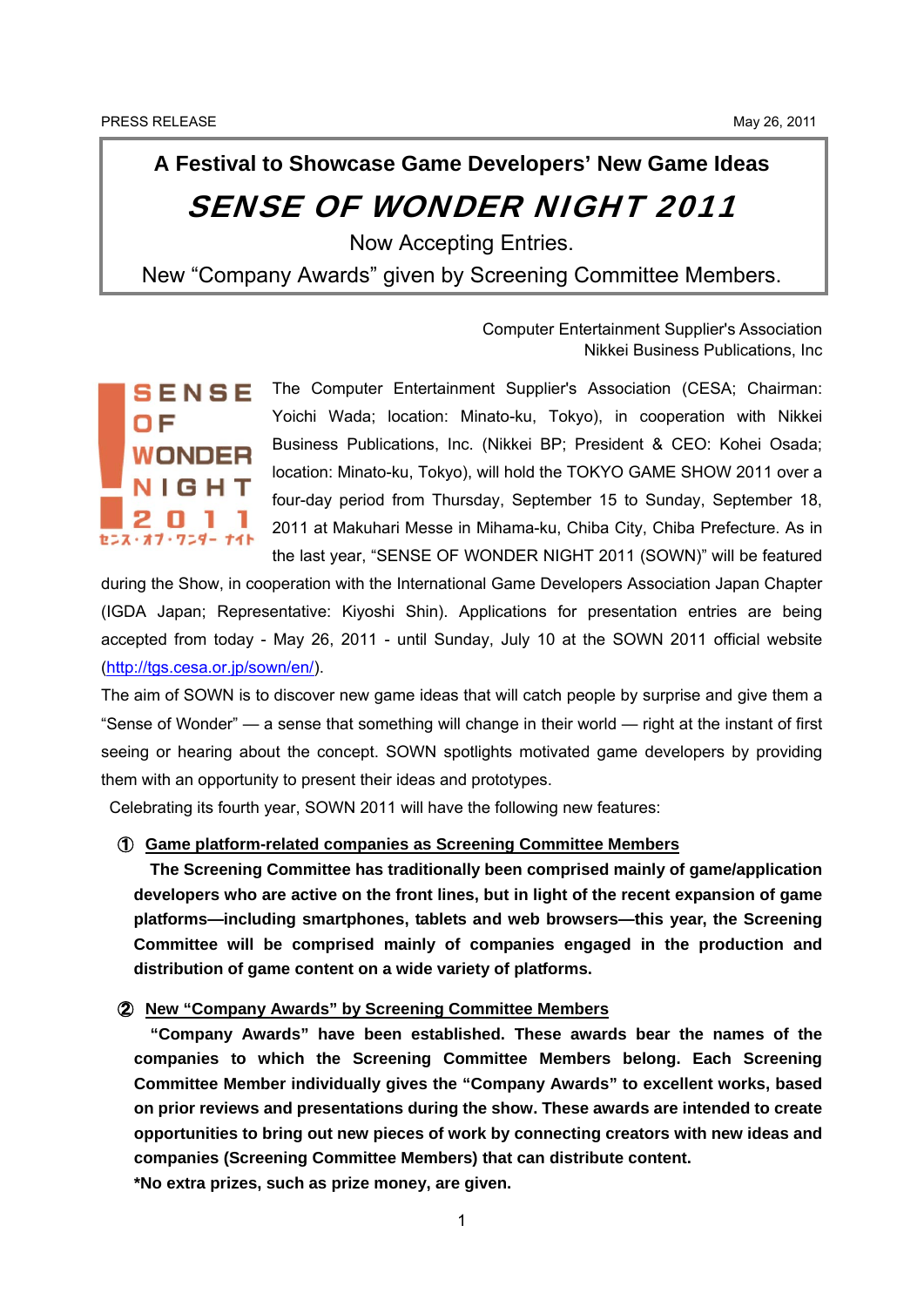We are looking forward to receiving innovative ideas to be presented at the TOKYO GAME SHOW 2011, which will be attended by a large number of people involved in the game industry from around the world. Entry is open to anyone, regardless of the applicant's amateur/professional status and nationality, and from both individuals and corporate bodies, regardless of their scope and size.

For more information on SOWN 2011, please refer to the attached outline. You can also find more details on the SOWN 2011 official website [\(http://tgs.cesa.or.jp/sown/](http://tgs.cesa.or.jp/sown/)).

#### **TOKYO GAME SHOW official website: http://tgs.cesa.or.jp/**

\* For more information or inquiries on this press release for applicants, please contact: E-mail: [sown@nikkeibp.co.jp](mailto:sown@nikkeibp.co.jp)

<sup>\*</sup> For more information or inquiries on this press release for the members of the media: TOKYO GAME SHOW Management Office Press Room: TEL: +81-3-3470-8920 / E-mail: [tgs2011press@fullhouse.jp](mailto:tgs2010press@fullhouse.jp)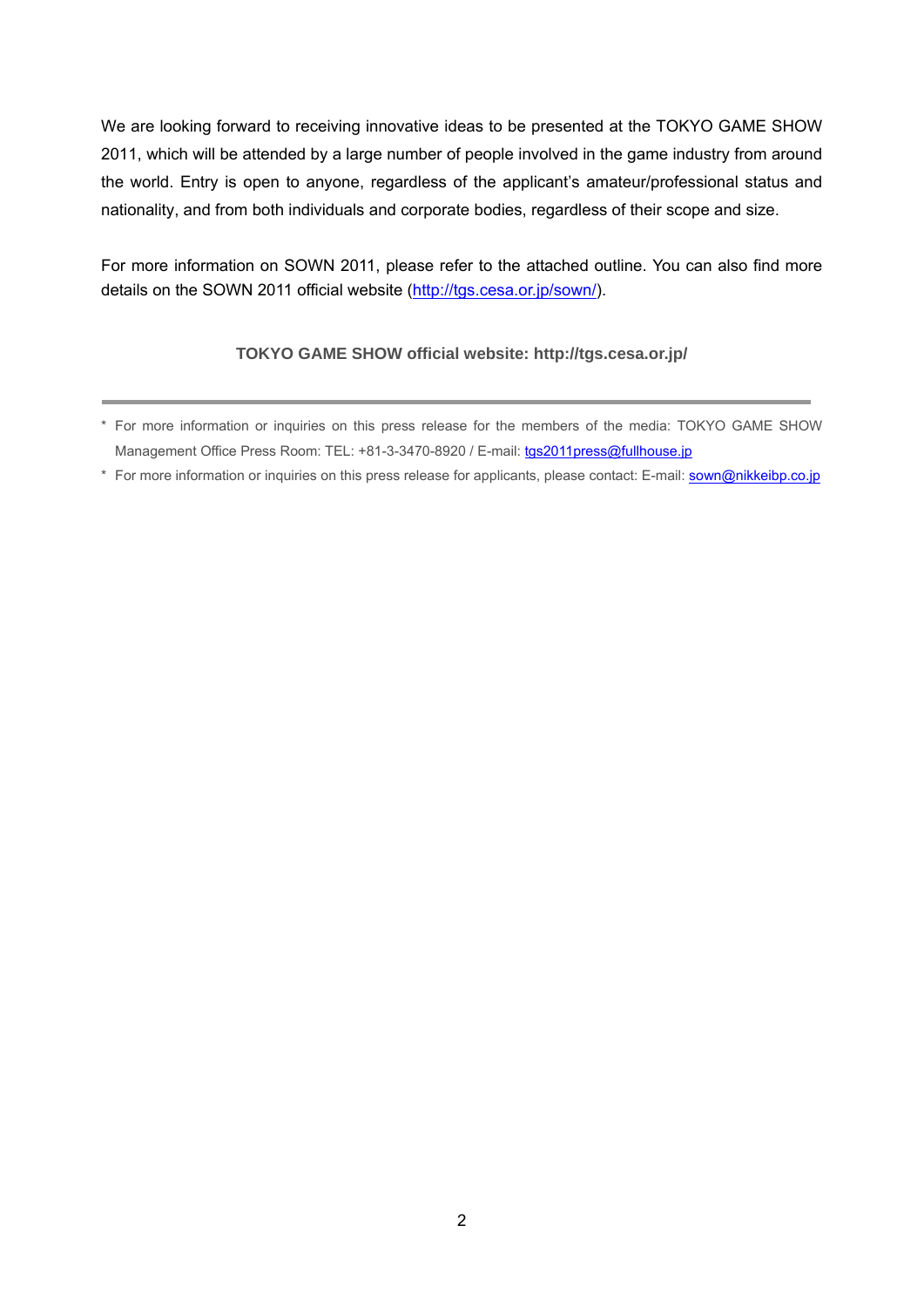## ■ **Exhibition Outline**\_\_\_\_\_\_\_\_\_\_\_\_\_\_\_\_\_\_\_\_\_\_\_\_\_

| Event Title:   | SENSE OF WONDER NIGHT 2011 (SOWN 2011)                                                     |
|----------------|--------------------------------------------------------------------------------------------|
| Organized by:  | Computer Entertainment Supplier's Association (CESA) / Nikkei Business                     |
|                | Publications, Inc. (Nikkei BP)                                                             |
|                | Cooperation by: International Game Developers Association Japan Chapter (IDGA Japan)       |
|                | Sponsored by: Affiliated businesses (TBD)                                                  |
|                | Application Method: Enter via the SOWN 2011 official website (http://tgs.cesa.or.jp/sown/) |
| Qualification: | Open to all individuals regardless of nationality, age, or occupation (students,           |
|                | game producers, etc.) and to all corporate bodies                                          |
|                | Application Deadline: July 10 (Sunday), 2011 (Japan time)                                  |
| Screening:     | Entries will be fairly screened by the Screening Committee.                                |
|                | SOWN 2011 Screening Committee Members: (company names given in alphabetical order)         |
|                | Norishige Nagase (CA Developers Connect, CyberAgent, Inc.)*                                |
|                | <i>Michimoto Tadakuma</i> (GMO Social Apps Initiative Producer, GMO Internet, Inc.)*       |
|                | GREE Inc. (Screening Committee Member to be determined)*                                   |
|                | Masato Shibata (Exective Officer, HUDSON SOFT COMPANY, LIMITED)*                           |
|                | Kiyoshi Shin (Coordinator, IGDA Japan)                                                     |
|                | Akihiro Tashiro (Group Senior Manager, Developer Network Group, Home &                     |
|                | Entertainment Division, Microsoft Japan Co., Ltd.)*                                        |
|                | Simon Carless (UBM TechWeb Game Network)                                                   |
|                | (GDC events, Independent Games Festival, Gamasutra.com.)                                   |
|                | (* newly appointed)                                                                        |

- Results: ・Entries selected by the Screening Committee and deemed presentable at the TOKYO GAME SHOW 2011 (up to 10 entries) will be regarded as the final SOWN 2011 presentation games.
	- ・The selected applicants will be directly contacted by the Management Office by mid-August 2011.

## 〈**Objectives of SENSE OF WONDER NIGHT**〉

- To introduce games with a game design and ideas that are experimental and creative, and that cannot be called conventional or traditional.
- To heighten awareness of the importance of creating a game that gives people a "sense of wonder," a sense that something will change in their world, and to invigorate the game industry.
- To offer people creating experimental games opportunities for the future.
- To create new domains in the game industry.

Last year, we received 60 entries from 13 countries and regions. Nine titles were selected for presentation, including 6 from outside Japan. The audience of more than 300 people gathered for the presentations of unique game ideas. It was a truly international event where multiple languages were used, and ended as a great success.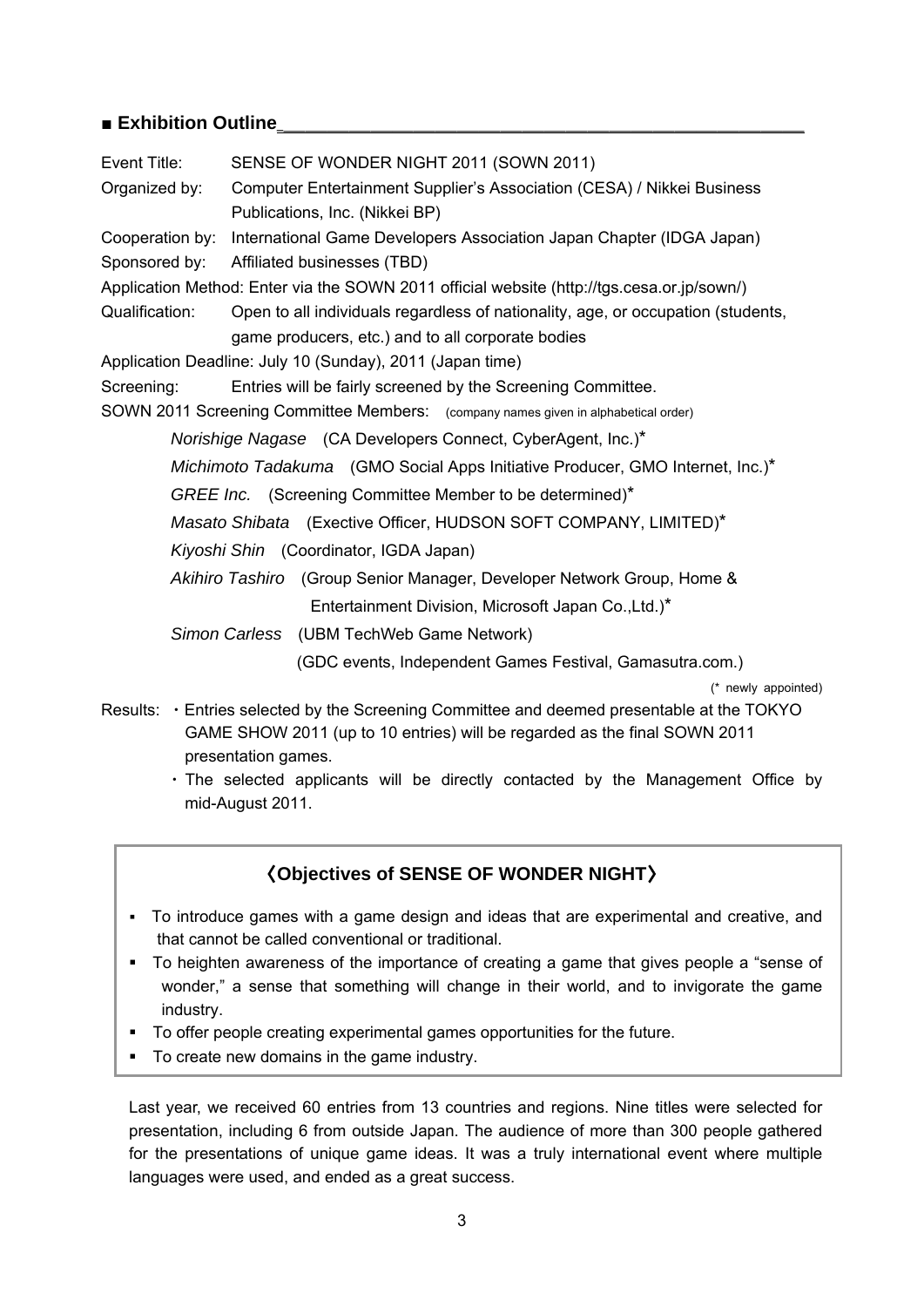## ■ **SOWN 2011 Presentation**

| Date:       | September 16 (Fri.), 2011 (time TBD)                                           |
|-------------|--------------------------------------------------------------------------------|
| Venue:      | Makuhari Messe — International Convention Complex (planned)                    |
| Admissions: | All TOKYO GAME SHOW 2011 Business Day entry pass holders are welcome to        |
|             | attend the SOWN 2011 presentations. Details will be announced at a later date. |

------------------

#### **Notes: The Presentation Day**

- "TOKYO GAME SHOW 2011" Business Day entry passes and invitations to the TGS Forum will be provided to the selected applicants who will be making presentations (presenters) at SOWN 2011.
- All presenters are requested to arrive at the venue 4 hours prior to the presentation start time (presenters are responsible for bearing their own traveling expenses).
- **Each presenter will be given 10 minutes for their presentation.**
- Each presenter will be asked to present or demonstrate the game ideas to the audience. (There will be consecutive English-Japanese interpreting for all presentations.)
- All presentations will be video recorded and uploaded on the website at a later date. Other information on the presented game ideas provided in advance will also be subject to be released.

# ■ **Application Requirements**

#### **All applicants are asked to specify:**

- 1. Name (for teams, both the team name and the name of the person representing the team; for corporate bodies, the name of the company and department)
- 2. Contact information, including e-mail address, telephone number, and district of residence (country name for those applying from outside Japan)
- 3. Name of the game
- 4. Three screen shots of the game
- 5. Current degree of completion (%) and estimated degree of completion (%) at the time of presentation at SOWN 2011
- 6. Game details:
- $\triangleright$  Unique elements that create a new game experience (within 30 words in English)
- $\triangleright$  Outline of the game (within 400 words in English)
- 7. URL on game information:
- $\triangleright$  Where the game can be downloaded or moving images of the game can be seen (private sites accepted) or website where information related to the game is available
- $\triangleright$  For entries to the Smartphone Category, if the title is already being sold by means of downloading, please provide a free download code usable for 8 times.
- 8. Presentation tools:
- ¾ List of devices and equipment you will be bringing to make the presentation. (SOWN 2011 Management Office will only prepare a standard PC for game demos.)
	- Note: If you wish to send moving image materials without disclosing them to the public, we recommend you to use the YouTube site (www.youtube.com). Select [Private] in the Privacy setting, and add the user name "SenseOfWonderNight" to the List of Friends to allow access. Information provided will be subject to be posted on the SOWN official website.